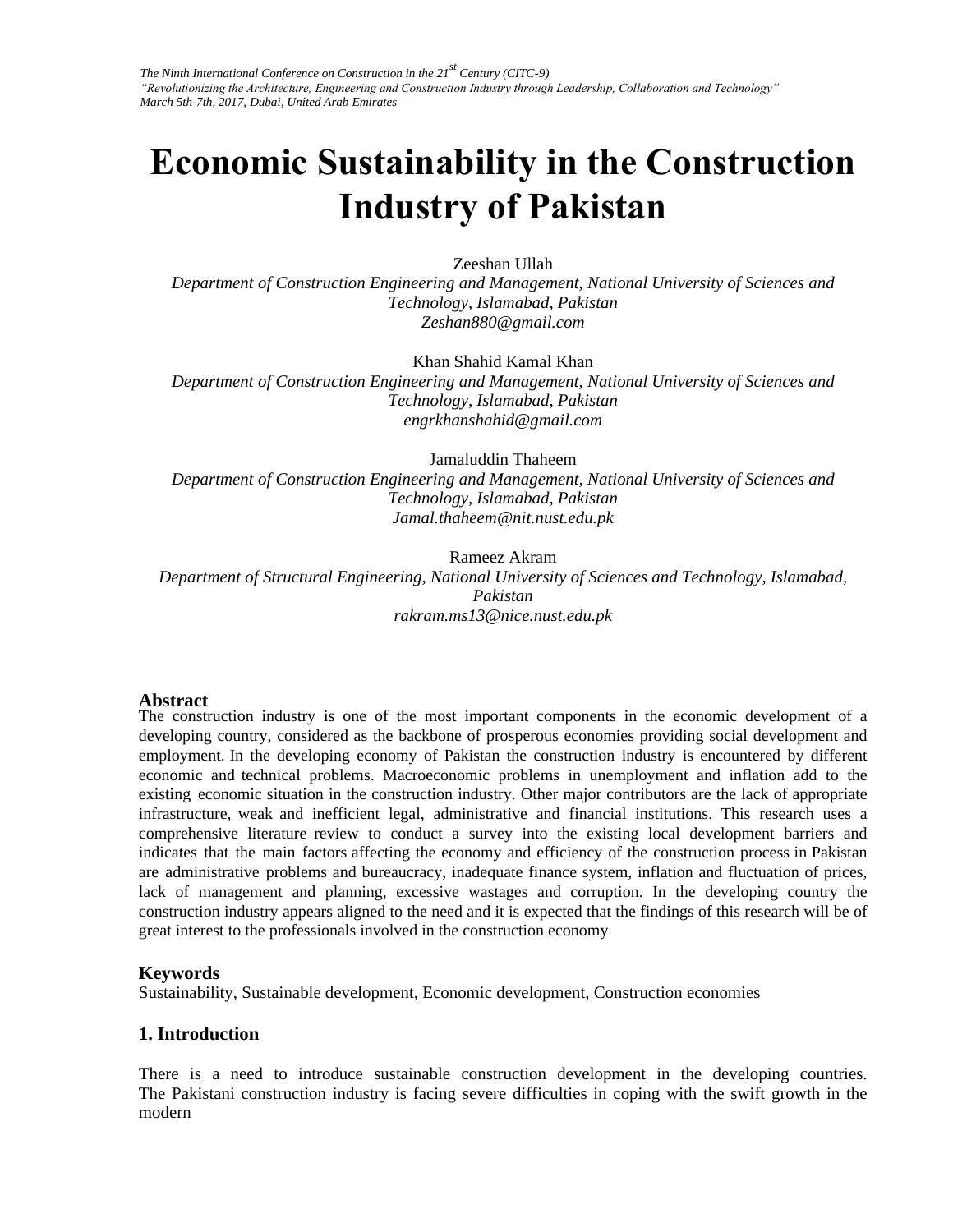method of development. The construction industry of developing countries may show some growth, but it does not appear to be progressing in economic sustainability and maturity (Ehlers, 2000). Research is therefore needed to establish such data so that the recommendations can be made as to how the industry might become economically stable.

This research is basically planned in the response to growing concerns regarding the lack of an economically sustainable construction industry within Pakistan and other developing countries. The main aim of this research is to assess and analyze the construction industry of Pakistan and to define the performance and nature of the industry and the industries contribution to the overall economy. The objective of the study is to identify some hurdles and development barriers that are predominant in the construction industry of Pakistan by identifying fundamental and most common problems that affect the economy and efficiency of construction process.

# **1.1 Sustainable Construction**

One tenth of the total economy is devoted to operating, construction and equipping offices and homes. The construction activity accounts for approximately 40% of the materials flow entering the world economy with much of the rest destined for bridges, roads and vehicles to connect the buildings (Ding, 2008).

Sustainable construction (Abdulsalam, Imbamali, & Zubairu, 2010) is the set of processes by which a profitable and competitive industry delivers built assets (infrastructure, building structures), which

- Improves the quality of life and offer satisfaction to the customer;
- Maximize the efficient use of resources while minimizing wastage.

According to (Shelbourn et al., 2006) a change to sustainability will only take place if it is not excessively expensive and disadvantageous.

# **1.2 Characteristics of the Construction Industry in Pakistan**

The construction industry in Pakistan faces many problems, challenges and risks. Sources of such risks in Pakistan are:

- Instability
- Unskilled labor
- Excessive cost overruns and wastages
- Poor infrastructure
- Government influence
- Fraudulent practices

#### $\Box$ **Unskilled Labor Force**

In Pakistan, construction industry is mostly dependent on unskilled labor. Some developing countries like Pakistan also promote labor intensive construction to promote economic and social benefits for the population although this may affect the worth of the construction project. Although labor is plentiful in Pakistan, but there is a scarcity of skilled labor.

#### $\Box$ **Cost Overruns and Wastages**

It has been found that in the developing countries like Pakistan, by the time the project is complete the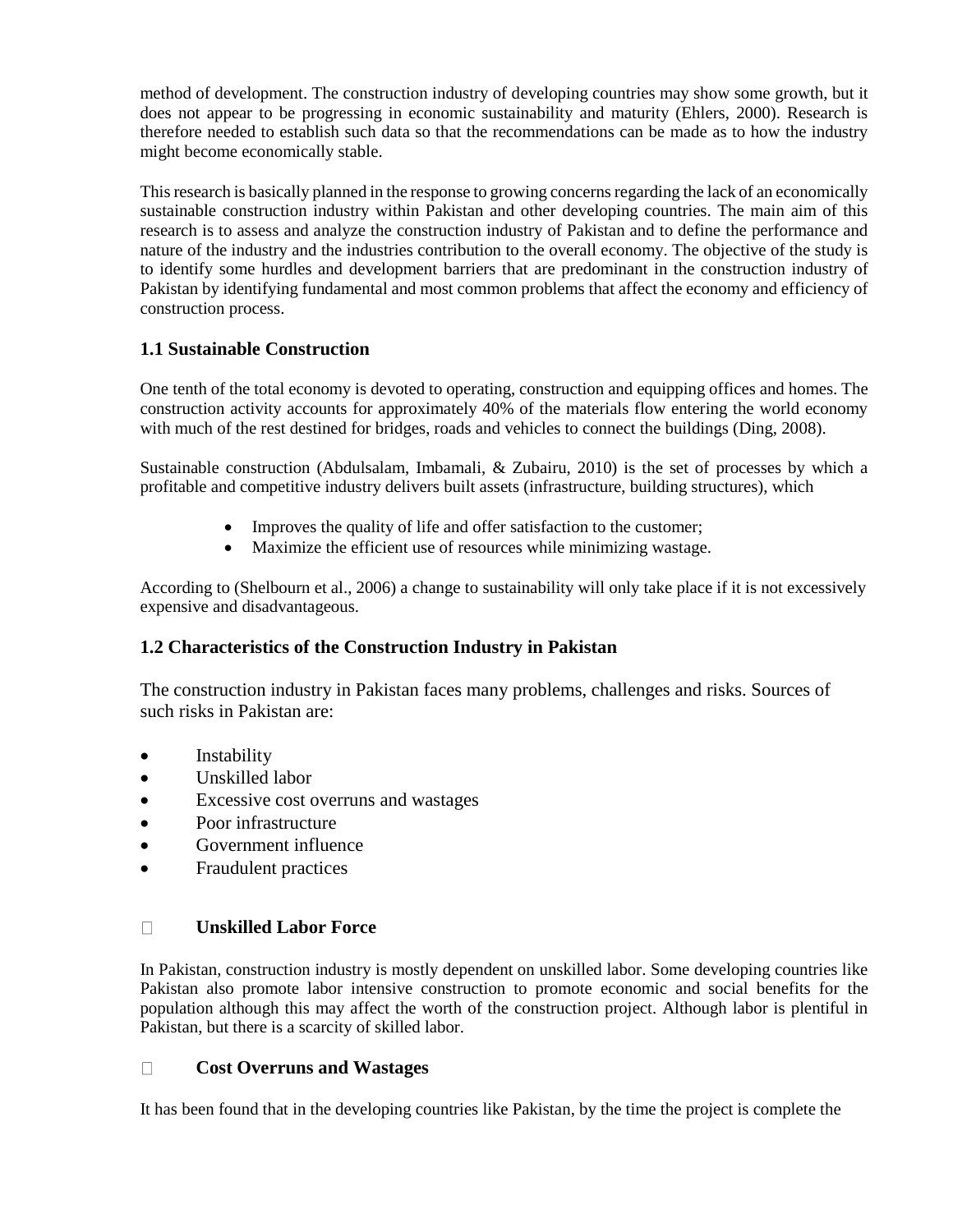actual cost exceeds the original cost by 30%. Almost all the projects experience constant delays and modifications in Pakistan.

## **9 Poor Infrastructure**

According to World Bank road deterioration and continuous delays have an effect on the delivery of the workers and materials to the construction site. According to a report of World Bank in 1997, almost 15% of the production is lost because of poor roads and non-availability of storage facilities.

## **9. Government Influence**

In the developing countries like Pakistan, the government generally set the rules for contractual relationships which have a bearing on the public construction sector. Private sector also suffers through legislation and policies, regarding minimum wages, taxes, rules and regulations on importation of materials, building codes, license and permits etc.

# **6. Fraudulent Practices and Inability to Adopt Best Practices**

According to World Bank the fluctuation of prices, fraudulent practices and cost of materials are the most important causes of high construction cost in the developing countries like Pakistan. Therefore, in the countries like Pakistan the contractors may need to raise their budget to cater for these "hidden costs".

## **1.3 Summary of Literature**

Sustainable development basically means fulfillment of human requirements through advanced techniques, processes and protection of the earth's natural systems. The progress of economic sustainability depends upon continued economic and technological progress.

For this study sustainable economic development is taken as an investment in people and machinery for a stable economy, creating opportunities for jobs, vibrant local economy, services are available which lessen the use of transport and opportunities for sales growth, cost reduction through improved technology and reduced energy.

To investigate the readiness, ability and process requirements to achieve sustainable economic development within the construction industry, background or state-of-the-art knowledge of the construction industries of developing countries is required.

# **2. Research Methodology**

A survey was conducted on the local construction industry of Pakistan, which identifies the main hurdles and problems in the construction industry and to answer research question.

#### **"What are the real hurdles and constraints hindering the development of construction industry of Pakistan?"**

Mixed or multiple research methods are used in this research study. Main research instrument adopted was the questionnaire survey. Final analysis is carried out of the 100 questionnaires: 22 clients, 38 consultants and 40 contractors responded to this survey. Figure 1 shows the schematic layout of the research methodology. Cronbach's Coefficient Alpha method and Shapiro-Wilk Normality Test are performed to check the reliability and Normality of data respectively (Kennedy, 2005).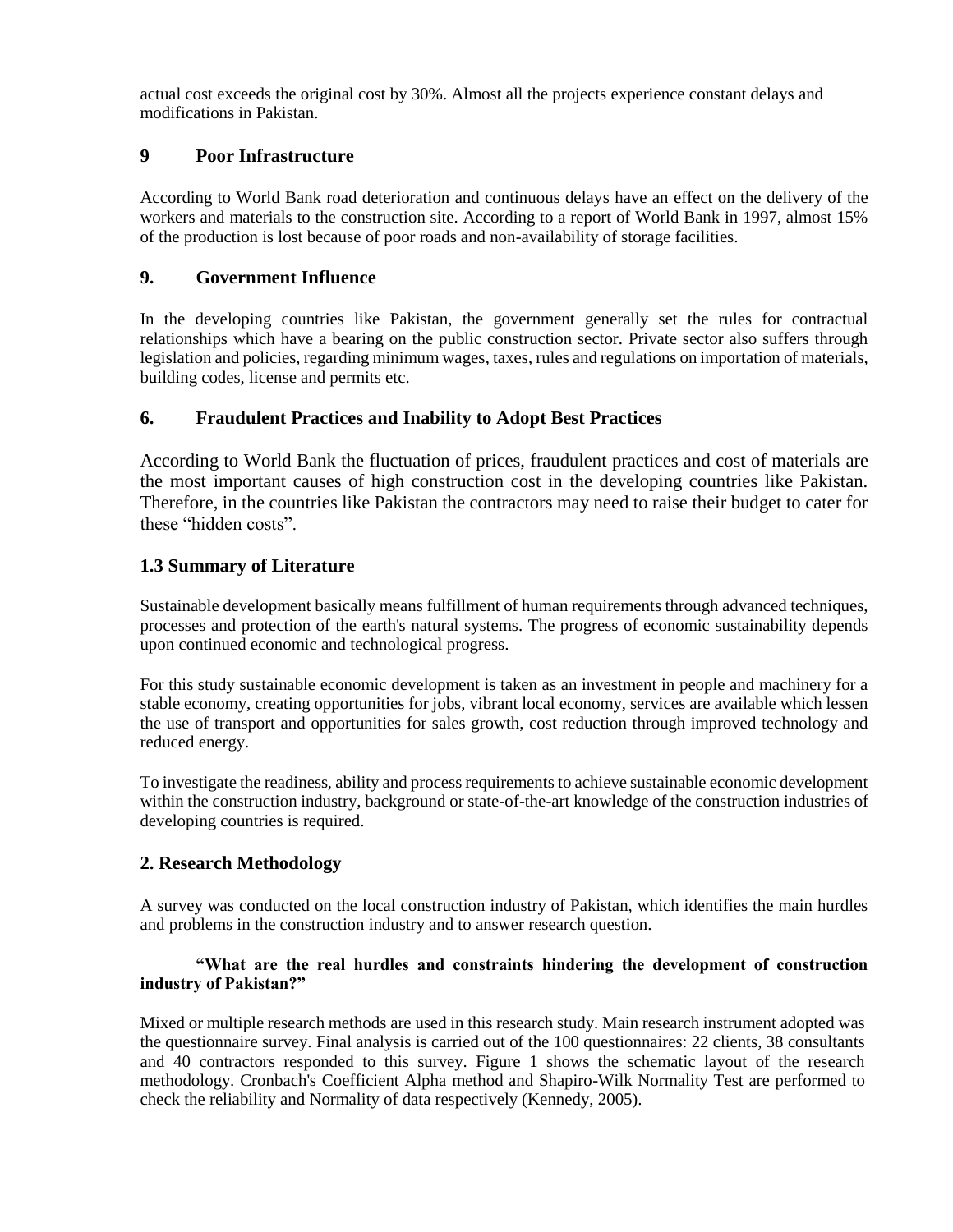

**Figure 1: Research Methodology**

In construction management researches, Relative Importance Index ranking technique(RII) is widely used for analyzing structured questionnaire (Idrus, Sodangi, & Husin, 2011). The priority of the criteria is set using the importance index. At the topmost is ranked the criteria with highest importance index (%) and at the bottom is ranked the criterion which has the lowest importance index. The three-point likert scale is used to judge the importance index of criteria.

# **3. Data Analysis and Results**

Respondents were asked to indicate their judgment on the factors for each interrogation. A frequency distribution of the responses was used to assess the prevalence of these factors. Factors were identified as "important factor", "medium importance factor", or "low importance factor"(Brockett & Golany, 1996). For each factor, an importance index was determined by calculating the total percentage of respondents.

| Table 1: Importance Index for Construction Development Barriers |
|-----------------------------------------------------------------|
|-----------------------------------------------------------------|

| Factors which are Barriers to Construction Development | Factor<br>High |    |    | Importan<br>ceIndex | king |
|--------------------------------------------------------|----------------|----|----|---------------------|------|
| The availability of materials                          |                | 69 | 28 | 58                  |      |
| The availability of skilled labor                      | 40             | 50 | 10 |                     |      |
|                                                        |                |    |    |                     |      |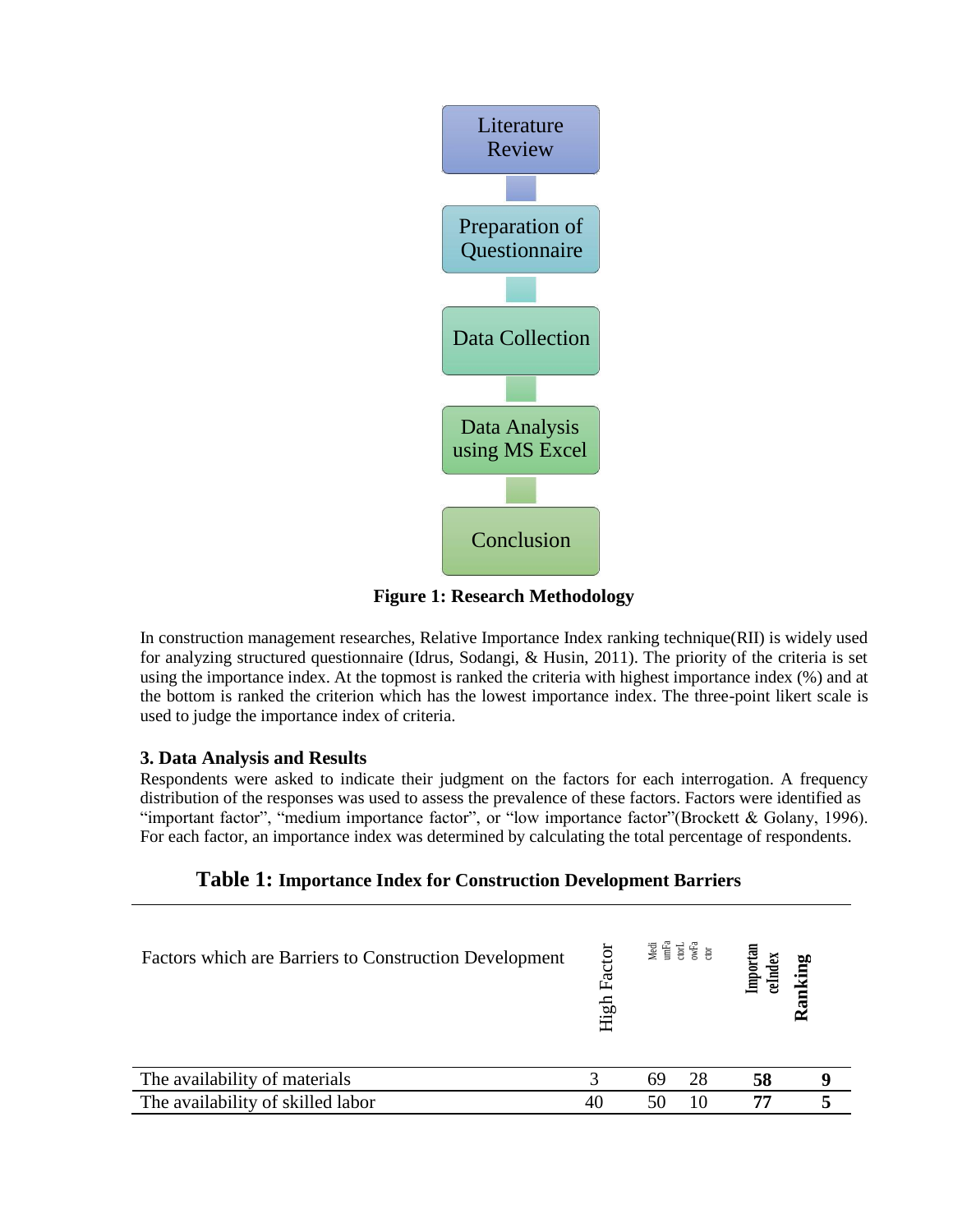| Availability of specifications<br>. | __ |  |  |
|-------------------------------------|----|--|--|
|                                     |    |  |  |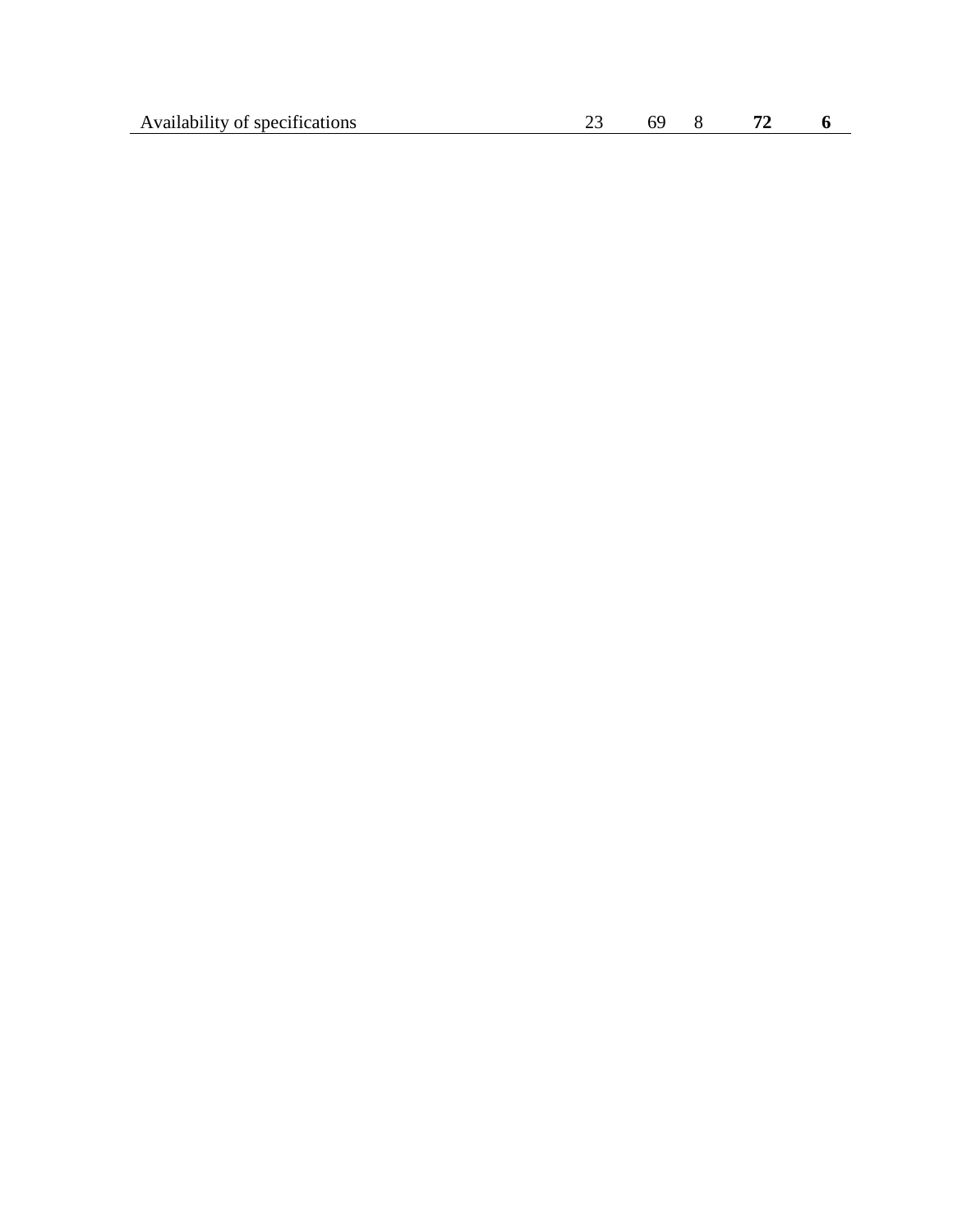| Inadequate infrastructure                                 | 39 | 28 | 33 |    |  |
|-----------------------------------------------------------|----|----|----|----|--|
| Administrative problems and bureaucracy                   | 79 | 18 |    | 92 |  |
| Lack of focused research and experimental projects        | 38 | 59 |    | 79 |  |
| Inappropriate law and legislation                         | 69 | 21 | 10 | 86 |  |
| Improper and poor utilization of local building materials | 33 | 33 | 33 |    |  |
| Poor utilization of local building technologies           |    | 54 | 38 | 56 |  |
| Inadequate finance system                                 | 59 | 38 |    | 85 |  |

Administrative problems and bureaucracy which also includes corruption was ranked the most important barrier to construction development in Pakistan as per survey shown in Table 1 and Figure 2. The ineffective penalty on damage or delay and the frustration in the process of dispute resolution, ranked second with a high importance index of 86. Ranked third was inadequate finance system. Contractors, clients and investors are often experienced with a lack of financial support from institutions, also there are very difficult conditions associated with getting a loan, so the contractors are required to carry out the investment on the project using their own funds

Lack of research and experimental projects was ranked fourth, where there may be new building techniques and materials that might minimize waste and cost and optimize resources; instead, any research conducted is often unrealistic for the local needs and capabilities. Scarcity of the skilled labor was ranked fifth. Most of the skilled labor in Pakistan cannot find continuous work due to unstable political conditions and economic instability prevailing in the country.



#### **Figure 2: Causes of High Construction Costs**

Figure 2 shows that inflation and fluctuation of prices was identified as most important factor by the participants with an importance index of 97 and ranked second was expensive imported construction materials with a score of 93 in the importance index. Ranked third was the excessive waste due to the lack of skilled labor and efficient project execution, lack of management, supervision and planning of the project. The fourth factor was the lack of cost effective methods, which were based on the bill of quantities, direct cost estimation of the executed quantities, ignoring waste and hidden costs in the project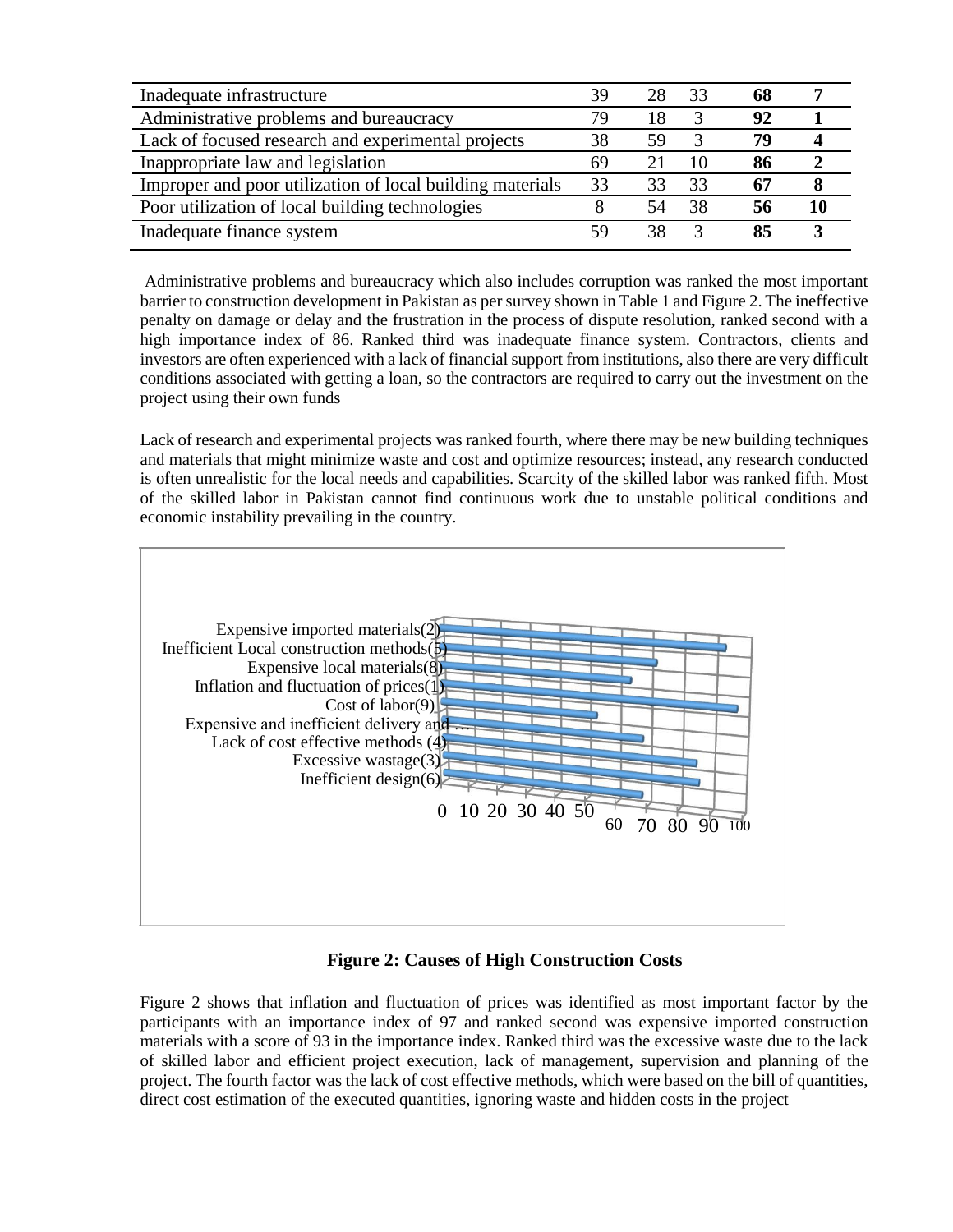No significant difference was seen between the top five factors as illustrated by Figure 3, the lack of planning and poor management was ranked first by the respondents, and this was primarily because of the lack of information on the part of contractors. Lack of control and supervision was ranked second. Some participants were of the view that this can be due to the reason that qualified engineers, foremen and technicians conducting supervision work often get low payment and salary in Pakistan or they limit their duties and supervision according to their payment.

Ranked third was the Resource misuse; the participants also indicated that this was due to inefficiently managed labor use onsite, misuse of the construction materials and inappropriate storage of the materials.



# **Figure 3: Causes of Construction Waste**

As illustrated by Figure 4, administrative problems are having most effect on lacking building material industry. Ranked second was the lack of information. The World Bank has clearly pointed out that firms in developing countries are encountered with specific uncertainties due to the shortage of information. These involve the inability to identify markets; uncertainty and unenforceability of contracts; and the deficiency of business skills.

Inadequacy of the finance system was ranked third. Investors always experience a lack of financial support from institutions or there are very difficult conditions associated with getting a loan. Investors have very limited and unreliable credit facilities and cash flow problems which lead to difficulties in financing the project; and inability of the investor to sustain financing on the project.

Difficulties in acquiring skilled labor, technicians and absence of foremen are ranked fourth. According to (Ssegawa-Kaggwa et al., 2013) this problem actually exists in many developing countries. The factor ranked fifth was poor plant locations, access roads, basic infrastructure, illegal ownership and land problems.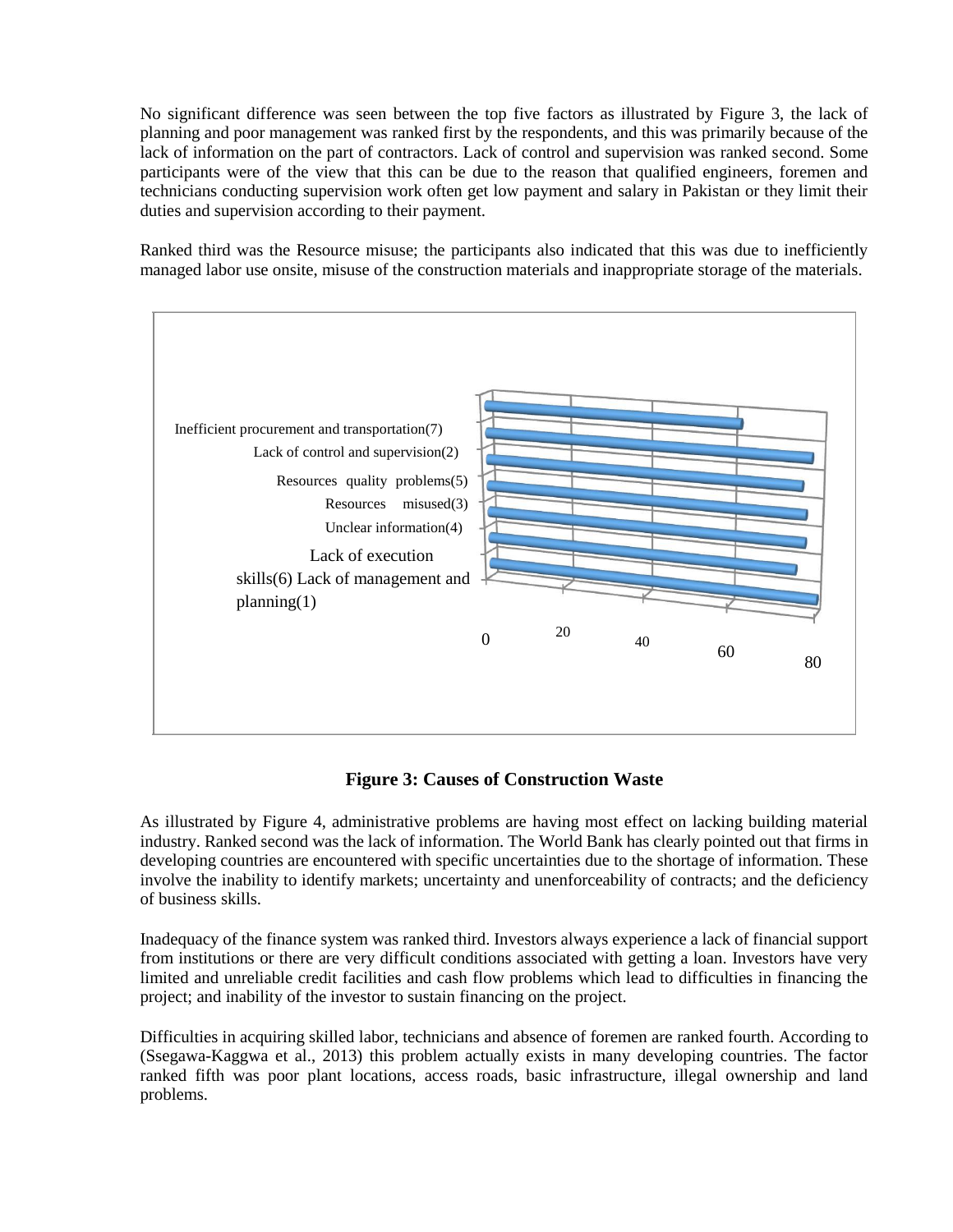

# **Figure 4: Responses on Lacking Building Material Industry**

#### **Conclusion**

The main purpose of this research was to highlight problems faced by the construction industry in Pakistan. Bring awareness of the new era of sustainable development and the process requirements for achieving stable economy in the industry. Lack of administration, fraudulent practices followed by the infrastructure deficiency required for economic activities and human settlements and lastly the official and legal matters followed by issues were the main causes of the lack of the sustainable development in construction industry of Pakistan.

The most important factors causing high construction costs are construction waste, inflation and imported materials. Factors that appeared less important are the cost of labor and materials, availability of local materials and standardization. The respondents are of the view that technical problems are not a main concern. They also indicated that economic stability is important for any development because it creates less risk for investment.

#### **References**

- Abdulsalam, D., Imbamali, I., & Zubairu, I. (2010). *SUSTAINABILITY OF SOLAR HOME SYSTEMS FOR A DOMESTIC POWER SUPPLY IN NIGERIA.* Paper presented at the WEST AFRICA BUILT ENVIRONMENT RESEARCH (WABER) CONFERENCE.
- Brockett, P. L., & Golany, B. (1996). Using rank statistics for determining programmatic efficiency differences in data envelopment analysis. *Management Science, 42*(3), 466-472.